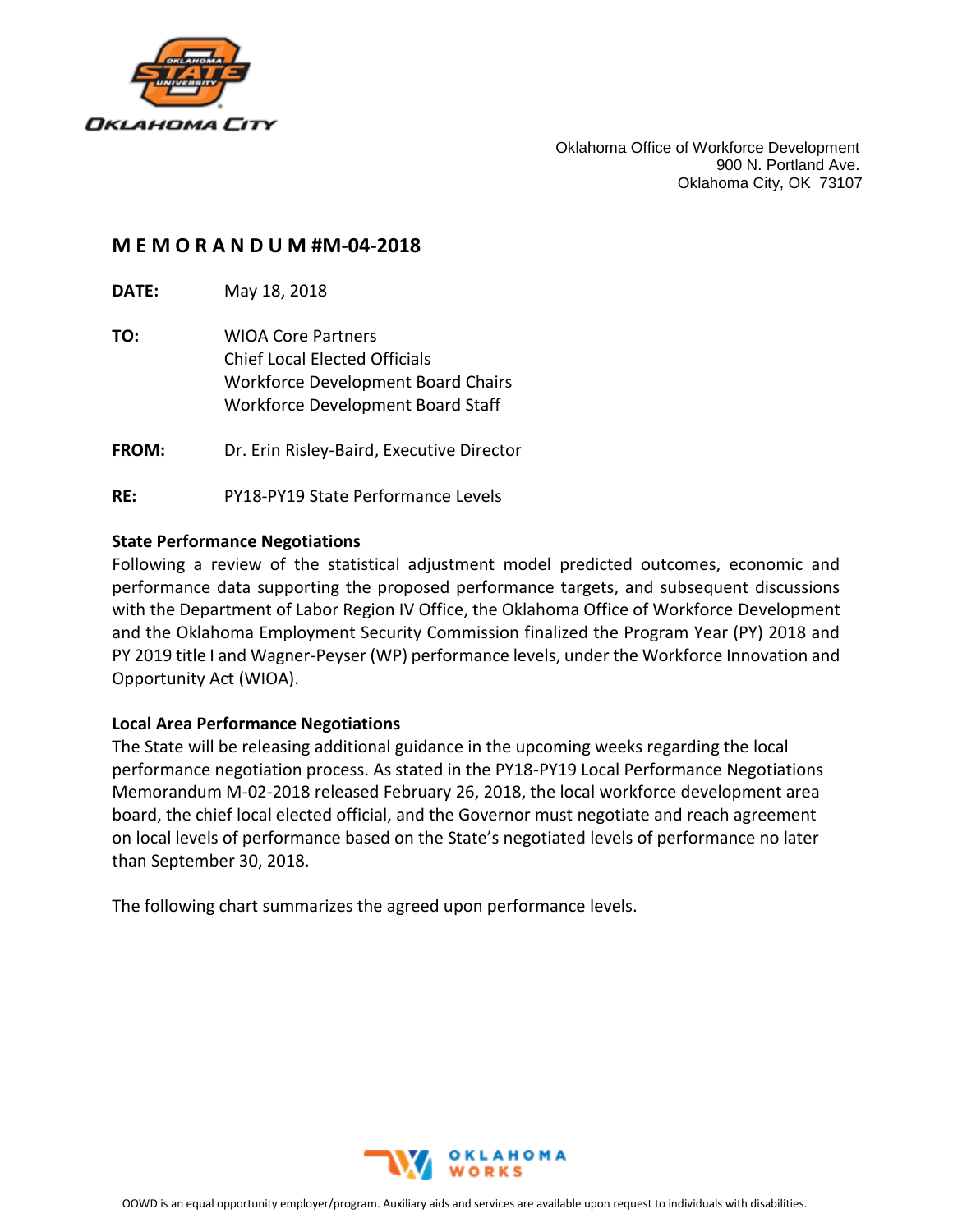| State of Oklahoma                                   |                          | <b>Statistical Model</b> |                                |                                | <b>PY 2018</b>                      | <b>PY 2019</b>                      |
|-----------------------------------------------------|--------------------------|--------------------------|--------------------------------|--------------------------------|-------------------------------------|-------------------------------------|
| <b>Outcomes</b>                                     | Program                  | <b>DOL Target</b>        | <b>DOL</b><br><b>Predicted</b> | <b>DOL</b><br><b>Simulated</b> | <b>Performance</b><br><b>Levels</b> | <b>Performance</b><br><b>Levels</b> |
| <b>Employment 2nd</b><br><b>Quarter After Exit</b>  | Adult                    | 69.4%                    | 66.7%                          | 61.5%                          | 66.70%                              | 66.70%                              |
|                                                     | Wagner-Peyser            | 64.0%                    | 63.3%                          | 63.2%                          | 63.50%                              | 63.50%                              |
|                                                     | <b>Dislocated Worker</b> | 75.0%                    | 72.8%                          | 68.9%                          | 75.00%                              | 75.00%                              |
|                                                     | Youth                    | 63.2%                    | 65.1%                          | 66.5%                          | 66.50%                              | 66.50%                              |
| <b>Employment 4th</b><br><b>Quarter After Exit</b>  | Adult                    | 70.3%                    | 71.3%                          | 63.1%                          | 67.00%                              |                                     |
|                                                     | Wagner-Peyser            | 62.8%                    | 65.2%                          | 64.1%                          | 64.00%                              | 64.00%                              |
|                                                     | <b>Dislocated Worker</b> | 75.1%                    | 76.5%                          | 69.6%                          | 73.90%                              | 73.90%                              |
|                                                     | Youth                    | 62.1%                    | 63.9%                          | 63.8%                          | 62.70%                              | 62.70%                              |
| <b>Median Earnings</b><br>2nd Quarter After<br>Exit | Adult                    | \$<br>5,493.00           | \$<br>4,861.00                 | \$<br>4,599.00                 | \$<br>5,200.00                      | \$<br>5,200.00                      |
|                                                     | Wagner-Peyser            | \$<br>5,325.00           | \$<br>5,195.00                 | \$<br>4,748.00                 | \$<br>5,200.00                      | Ś<br>5,200.00                       |
|                                                     | <b>Dislocated Worker</b> | \$<br>7,592.00           | \$<br>5,676.00                 | \$<br>5,770.00                 | \$<br>7,600.00                      | Ś.<br>7,600.00                      |
|                                                     | Youth                    | N/A                      | N/A                            | N/A                            | <b>Baseline</b>                     | <b>Baseline</b>                     |
| Credential<br><b>Attainment</b>                     | Adult                    | 77.6%                    | 66.7%                          | 64.5%                          | 64.50%                              | 64.50%                              |
|                                                     | Wagner-Peyser            | N/A                      | N/A                            | N/A                            | N/A                                 | N/A                                 |
|                                                     | Dislocated Worker        | 62.2%                    | 61.3%                          | 59.1%                          | 59.10%                              | 59.10%                              |
|                                                     | Youth                    | 62.7%                    | 46.4%                          | 50.3%                          | 46.40%                              | 46.40%                              |
| Measurable Skill<br>Gains                           | Adult                    | <b>Baseline</b>          | <b>Baseline</b>                | <b>Baseline</b>                | <b>Baseline</b>                     | <b>Baseline</b>                     |
|                                                     | Wagner-Peyser            | N/A                      | N/A                            | N/A                            | N/A                                 | N/A                                 |
|                                                     | Dislocated Worker        | <b>Baseline</b>          | <b>Baseline</b>                | <b>Baseline</b>                | <b>Baseline</b>                     | <b>Baseline</b>                     |
|                                                     | Youth                    | <b>Baseline</b>          | <b>Baseline</b>                | <b>Baseline</b>                | <b>Baseline</b>                     | <b>Baseline</b>                     |
| <b>Effectiveness in</b><br><b>Serving Employers</b> |                          |                          |                                |                                | <b>Baseline</b>                     | <b>Baseline</b>                     |

For transparency purposes, the State's WIOA performance levels under the Departments of Labor and Education are also indicated below.